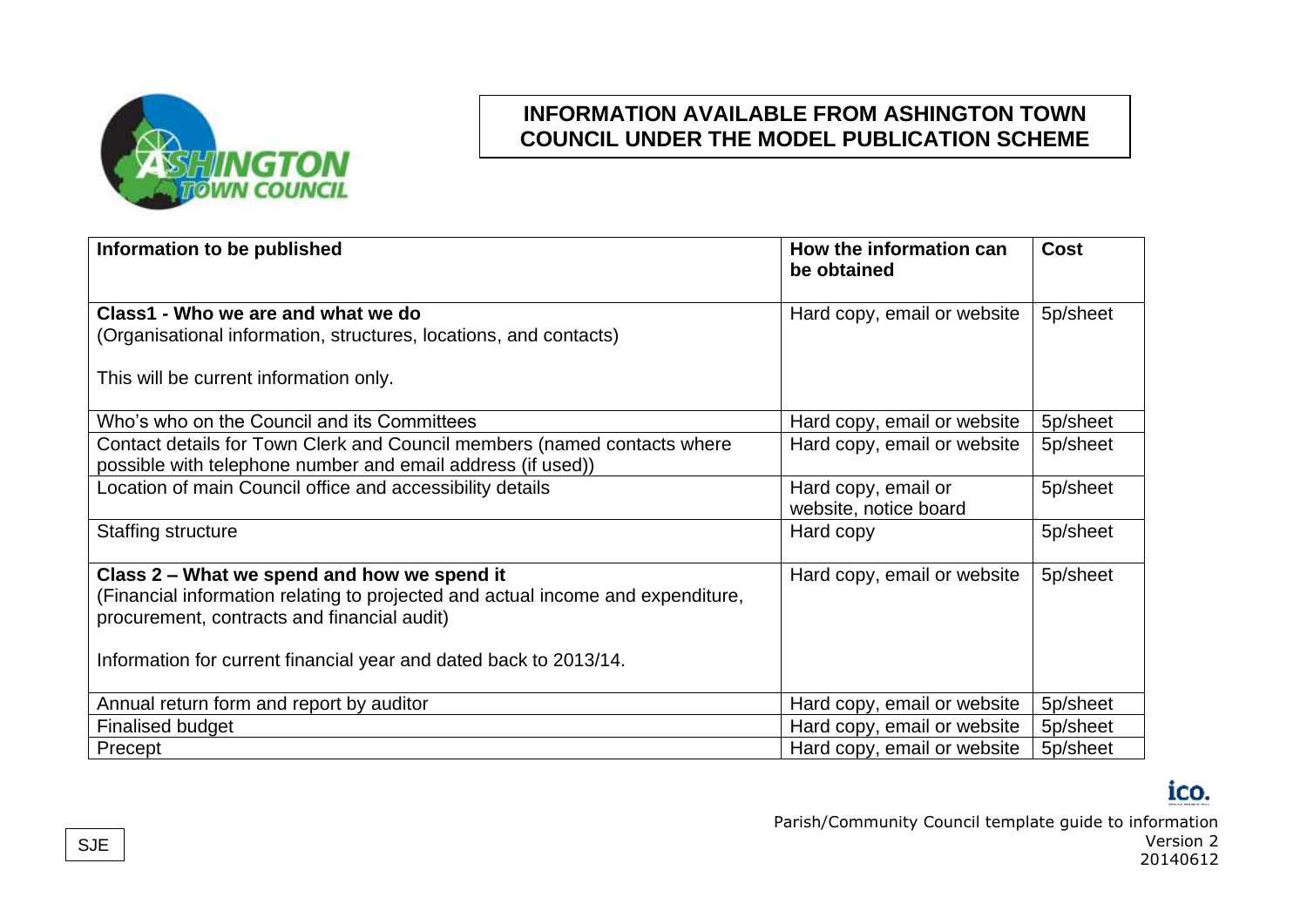

| <b>Borrowing Approval letter</b>                                                 | Not applicable/No borrowing undertaken  |           |
|----------------------------------------------------------------------------------|-----------------------------------------|-----------|
| <b>Financial Standing Orders and Regulations</b>                                 | Hard copy, email or website             | 5p/sheet  |
| Grants given and received                                                        | Hard copy, email or website             | 5p/sheet  |
| List of current contracts awarded and value of contract                          | Hard copy, email or website             | 5p/sheet  |
| Members' allowances and expenses                                                 | Not applicable except occasional travel |           |
|                                                                                  |                                         |           |
| Class 3 – What our priorities are and how we are doing                           | Hard copy                               | 5p/sheet  |
| (Strategies and plans, performance indicators, audits, inspections, and reviews) |                                         |           |
|                                                                                  |                                         |           |
| Current and previous year                                                        |                                         |           |
|                                                                                  |                                         |           |
| Parish Plan (current and previous year as a minimum)                             | Not applicable                          |           |
| Annual Report to Annual Town Meeting (current and dated back to 2003/4)          | <b>Hard copy</b>                        | No charge |
| <b>Quality status</b>                                                            | Not applicable                          |           |
| Local charters drawn up in accordance with DCLG guidelines                       | None in place                           |           |
|                                                                                  |                                         |           |
| Class 4 – How we make decisions                                                  | Hard copy, email or website             | 5p/sheet  |
| (Decision making processes and records of decisions)                             |                                         |           |
|                                                                                  |                                         |           |
| Information for current year and dated back to January 2015.                     |                                         |           |
|                                                                                  |                                         |           |
| Timetable of meetings (Council and any committee/sub-committee meetings and      | Hard copy, email or website             | 5p/sheet  |
| town meetings)                                                                   |                                         |           |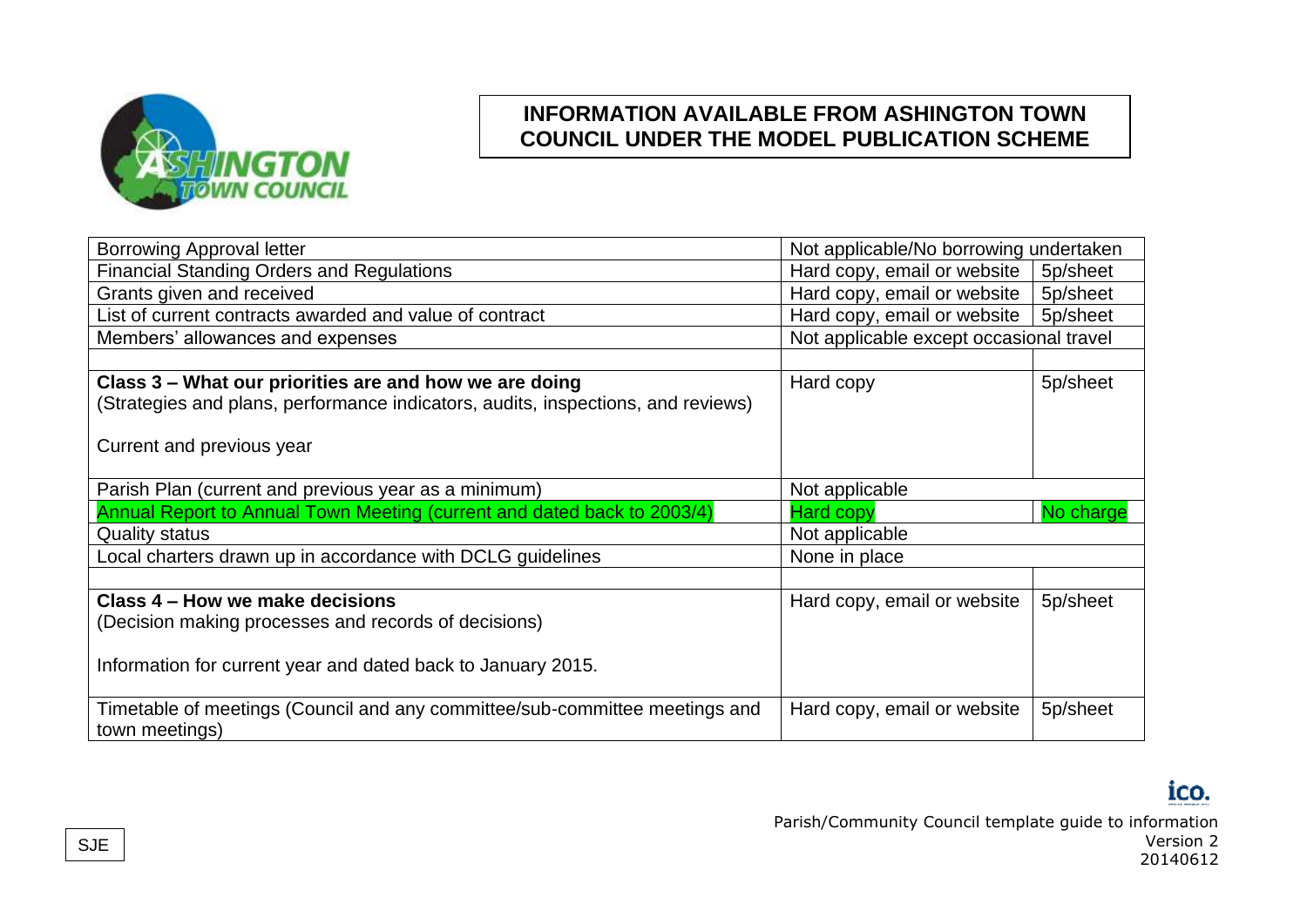

| Agendas of meetings (as above)                                                         | Hard copy, email or website | 5p/sheet |
|----------------------------------------------------------------------------------------|-----------------------------|----------|
|                                                                                        | and on council noticeboard  |          |
|                                                                                        | 3 clear days in advance of  |          |
|                                                                                        | meeting                     |          |
| Minutes of meetings (as above) $-$ n.b. this will exclude information that is properly | Hard copy, email or website | 5p/sheet |
| regarded as private to the meeting.                                                    |                             |          |
| Reports presented to council meetings - n.b. this will exclude information that is     | Hard copy, email or website | 5p/sheet |
| properly regarded as private to the meeting.                                           |                             |          |
| Responses to consultation papers                                                       | Hard copy, email or website | 5p/sheet |
| Responses to planning applications                                                     | Hard copy, email or website | 5p/sheet |
| Bye-laws                                                                               | None in place               |          |
|                                                                                        |                             |          |
| Class 5 – Our policies and procedures                                                  | Hard copy, email or website | 5p/sheet |
| (Current written protocols, policies and procedures for delivering our services and    |                             |          |
| responsibilities)                                                                      |                             |          |
|                                                                                        |                             |          |
| Current information only                                                               |                             |          |
|                                                                                        |                             |          |
| Policies and procedures for the conduct of council business:                           | Hard copy, email or website | 5p/sheet |
|                                                                                        | (where adopted)             |          |
| Procedural standing orders                                                             |                             |          |
| Committee and sub-committee terms of reference                                         |                             |          |
| Code of Conduct                                                                        |                             |          |
| <b>Policy statements</b>                                                               |                             |          |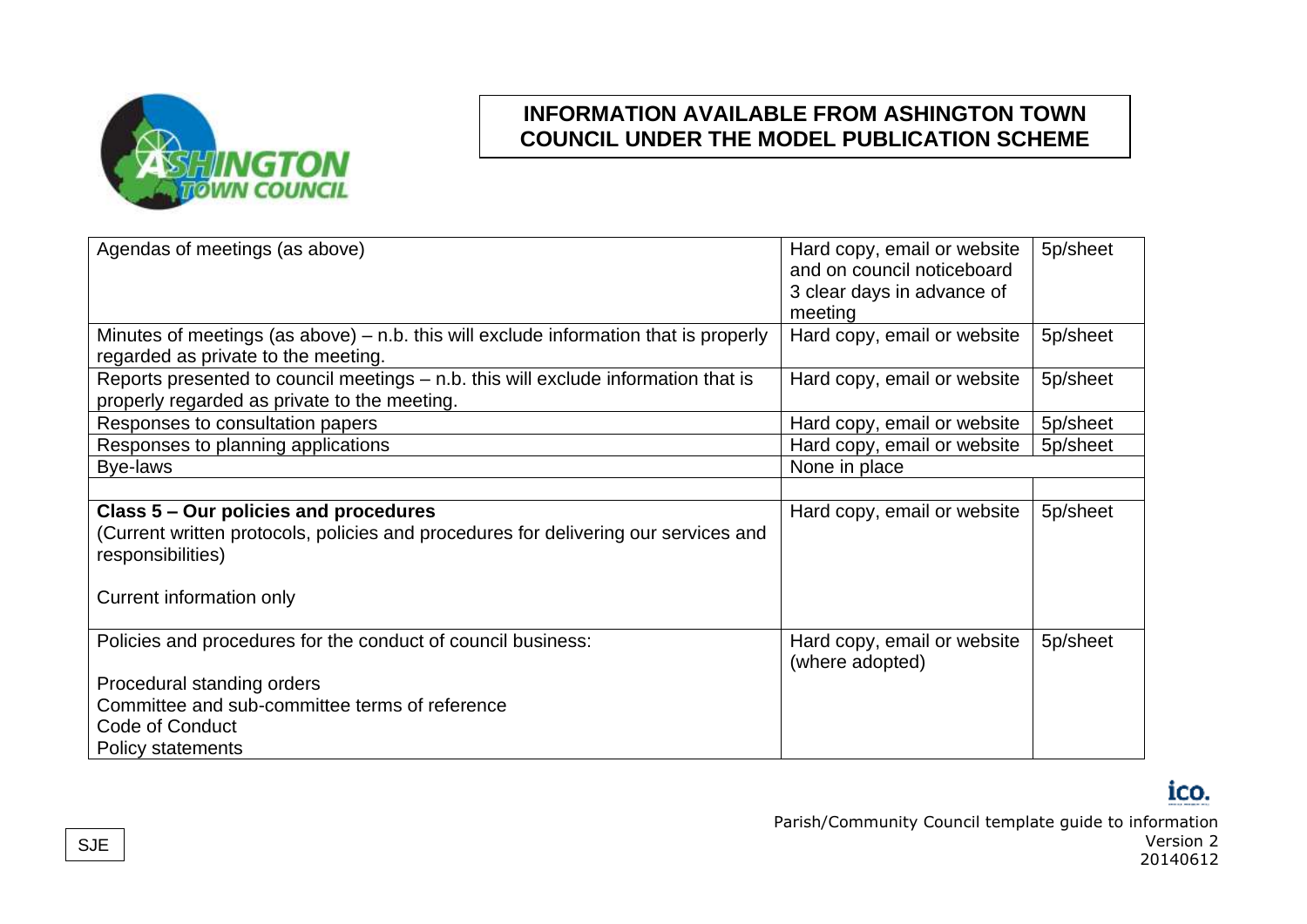

| <b>Financial Regulations</b><br><b>Model Public Scheme</b><br>Equality, Diversity and Inclusion Policy<br>All other policies                                                                                                                                                                                                                                                                                |                                                  |          |
|-------------------------------------------------------------------------------------------------------------------------------------------------------------------------------------------------------------------------------------------------------------------------------------------------------------------------------------------------------------------------------------------------------------|--------------------------------------------------|----------|
| Policies and procedures for the provision of services and about the employment<br>of staff:                                                                                                                                                                                                                                                                                                                 | Hard copy, email or website<br>(where adopted)   | 5p/sheet |
| Internal instructions to staff and policies relating to the delivery of services<br>Equality, Diversity and Inclusion Policy<br><b>Health and Safety Policy</b><br>Recruitment policies (including current vacancies)<br>Policies and procedures for handling requests for information<br>Complaints procedures (including those covering requests for information and<br>operating the publication scheme) |                                                  |          |
| Information security policy                                                                                                                                                                                                                                                                                                                                                                                 | Hard copy                                        | 5p/sheet |
| Records management policies (records retention, destruction and archive)                                                                                                                                                                                                                                                                                                                                    | Hard copy, email or website<br>(where adopted)   | 5p/sheet |
| Data protection policies                                                                                                                                                                                                                                                                                                                                                                                    | Hard copy, email or website<br>(where adopted)   | 5p/sheet |
| Schedule of charges (for the publication of information)                                                                                                                                                                                                                                                                                                                                                    | On this document, hard<br>copy, email or website | 5p/sheet |
|                                                                                                                                                                                                                                                                                                                                                                                                             |                                                  |          |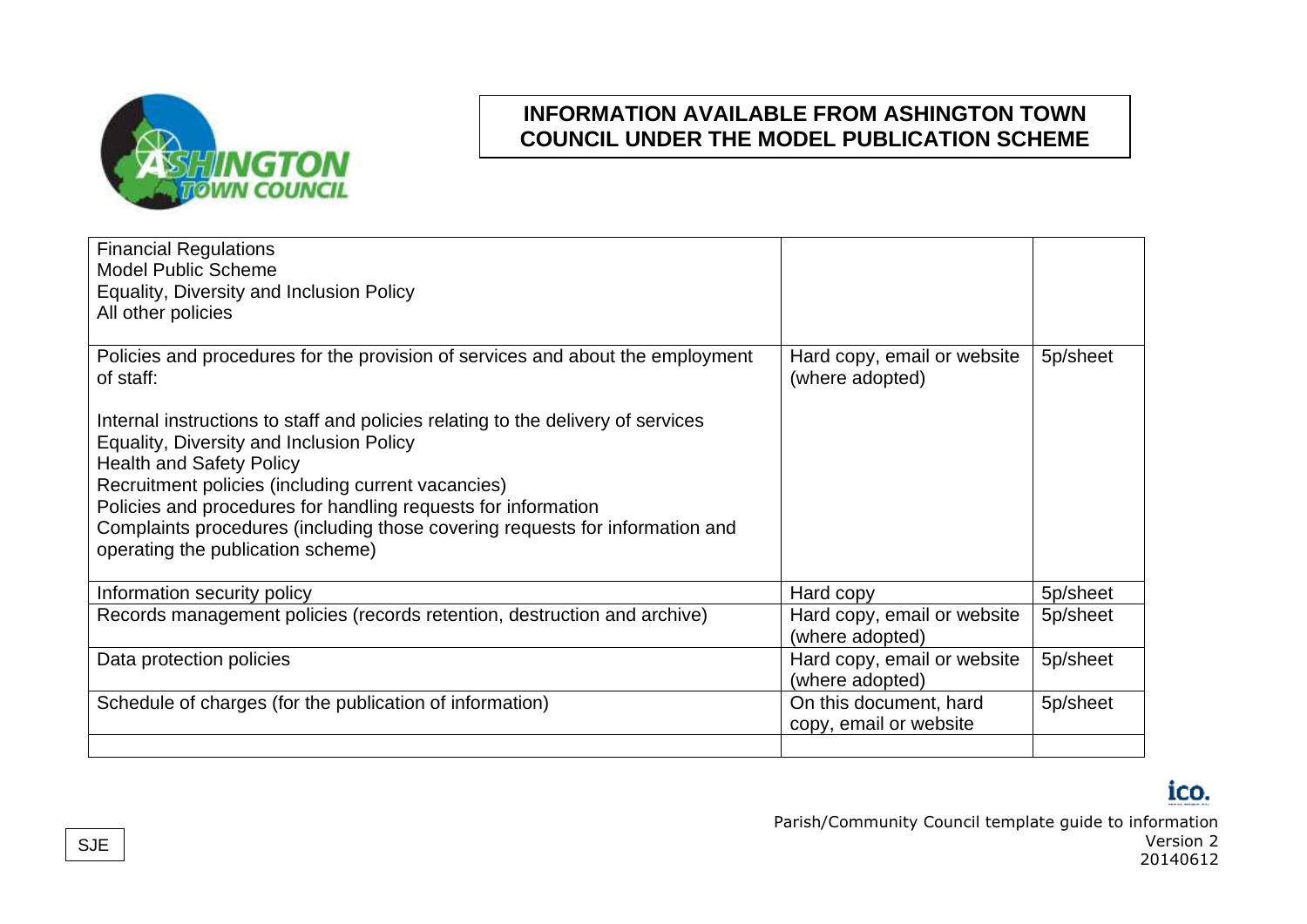

| <b>Class 6 - Lists and Registers</b>                                                                                                                                | Hard copy, email or website                                                               | 5p/sheet |
|---------------------------------------------------------------------------------------------------------------------------------------------------------------------|-------------------------------------------------------------------------------------------|----------|
| Currently maintained lists and registers only                                                                                                                       | (some information may only<br>be available for inspection)                                |          |
| Any publicly available register or list (if any are held this should be publicised; in<br>most circumstances existing access provisions will suffice)               | Hard copy, email or website<br>(some information may only<br>be available for inspection) | 5p/sheet |
| Assets register                                                                                                                                                     | Hard copy, email or website                                                               | 5p/sheet |
| Disclosure log (indicating the information that has been provided in response to<br>requests; recommended as good practice, but may not be held by parish councils) | Apply to Clerk                                                                            |          |
| Register of members' interests                                                                                                                                      | Hard copy or website                                                                      | 5p/sheet |
| Register of gifts and hospitality                                                                                                                                   | Hard copy or website                                                                      | 5p/sheet |
|                                                                                                                                                                     |                                                                                           |          |
| Class 7 – The services we offer                                                                                                                                     | Hard copy, email or website                                                               | 5p/sheet |
| (Information about the services we offer, including leaflets, guidance and                                                                                          | (some information may only                                                                |          |
| newsletters produced for the public and businesses)                                                                                                                 | be available for inspection)                                                              |          |
| Current information only                                                                                                                                            |                                                                                           |          |
| <b>Allotments</b>                                                                                                                                                   | 8 Allotment sites are owned/leased by the                                                 |          |
|                                                                                                                                                                     | Council. 7 are managed by Allotment                                                       |          |
|                                                                                                                                                                     | Associations and 1 by the Council.                                                        |          |
| Burial grounds and closed churchyards                                                                                                                               | None                                                                                      |          |
| Community centres and village halls                                                                                                                                 | None                                                                                      |          |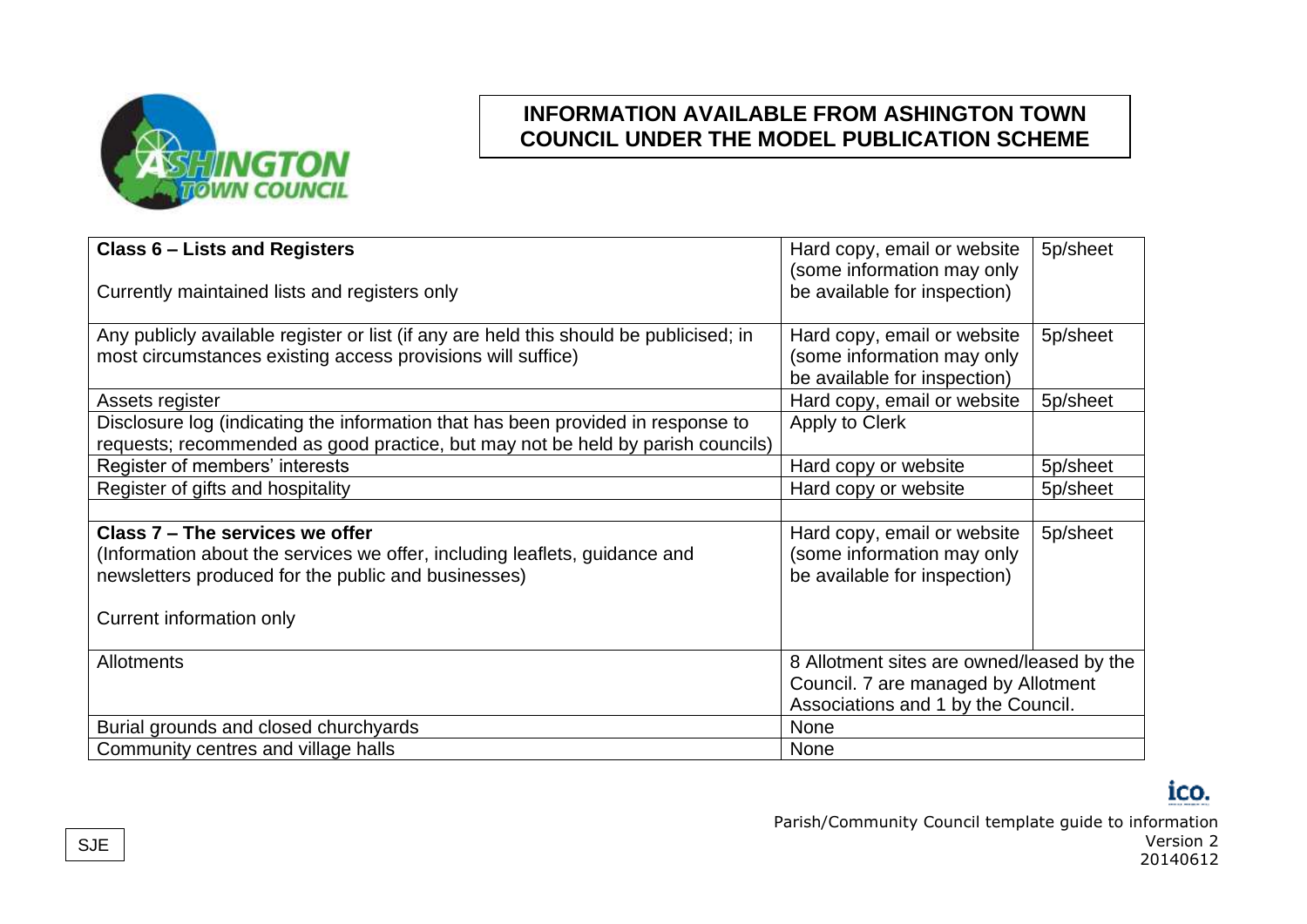

| Parks, playing fields and recreational facilities                                     | 10 Play Areas are managed by the         |  |
|---------------------------------------------------------------------------------------|------------------------------------------|--|
|                                                                                       | Council.                                 |  |
| Seating, litter bins, clocks, memorials and lighting                                  | Details are available on the website and |  |
|                                                                                       | <b>Assets Register</b>                   |  |
| <b>Bus shelters</b>                                                                   | Details are available on the website and |  |
|                                                                                       | <b>Assets Register</b>                   |  |
| <b>Markets</b>                                                                        | None                                     |  |
| <b>Public conveniences</b>                                                            | None                                     |  |
| Agency Agreements, Partnership Agreements and Memorandum of Undertakings              | 5p/sheet<br>Hard copy, email or          |  |
| Neighbourhood Services/NCC, Environmental Enforcement/NCC, Hirst Park/NCC             | website                                  |  |
| Services for which the council is entitled to recover a fee, together with those fees | 5p/sheet<br>Hard copy, email or website  |  |
| (e.g. allotment rent)                                                                 |                                          |  |
|                                                                                       |                                          |  |

**Contact details: Sarah Eden (Town Clerk) [clerk@ashingtontowncouncil.gov.uk](mailto:clerk@ashingtontowncouncil.gov.uk) Tel: (01670) 624521** Website: [www.ashingtontowncouncil.gov.uk](file:///C:/Users/RichardTimson/Dropbox%20(Ashington%20TC)/Ashington%20TC%20Team%20Folder/FULL%20COUNCIL/FULL%20COUNCIL%20MEETING%202022-23%20(Research)/www.ashingtontowncouncil.gov.uk)

### ico.

Parish/Community Council template guide to information Version 2 20140612